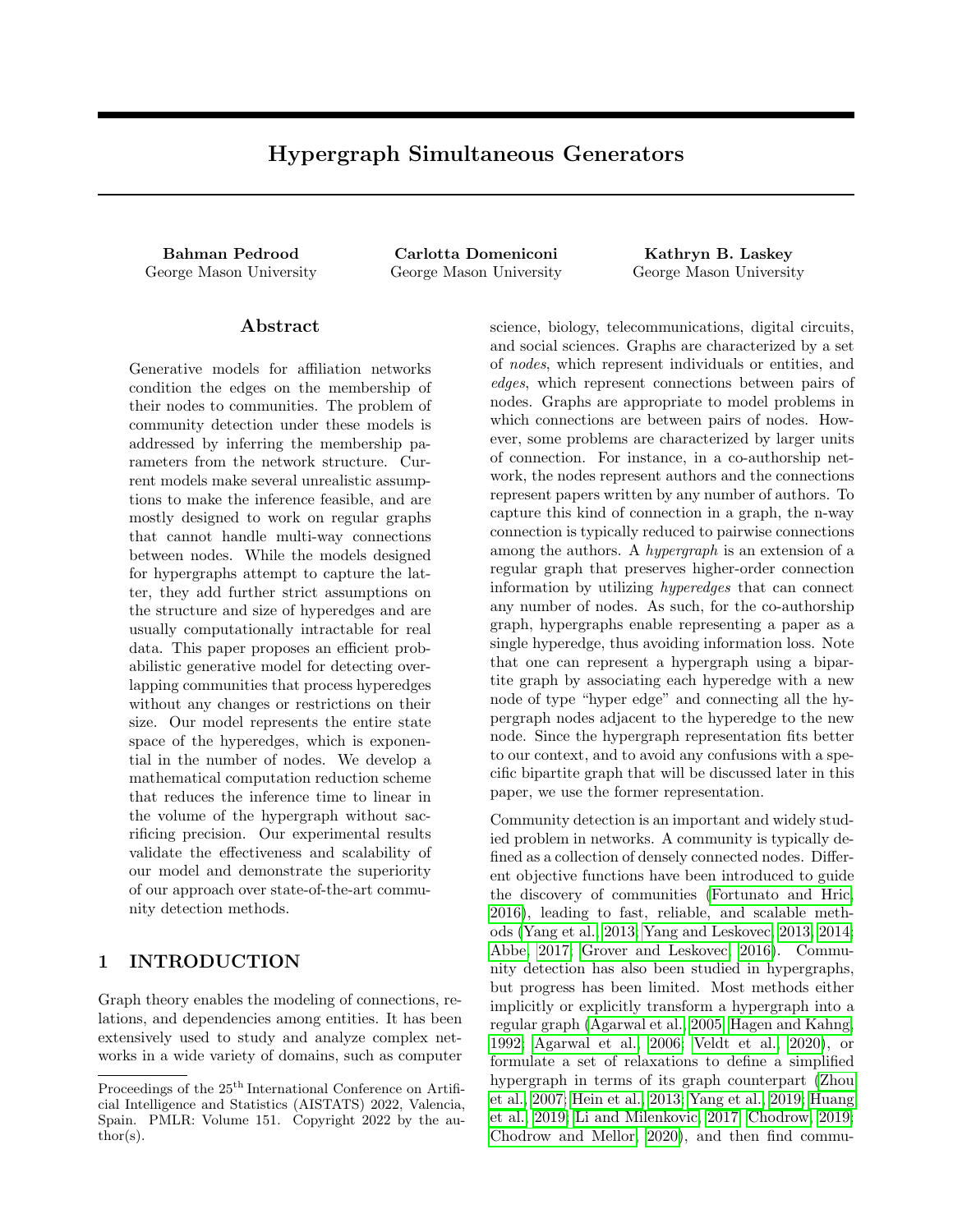nities therein using popular graph-based community detection methods. Other approaches constrain the size of hyperedges to some fixed value and apply a graph community detection technique to the hypergraph's adjacency  $d$ -tensor (Bulò and Pelillo, 2009; [Ghoshdastidar and Dukkipati, 2014;](#page-8-11) [Kim et al., 2017;](#page-9-7) [Leordeanu and Sminchisescu, 2012\)](#page-9-8). Given the aforementioned limitations, existing hypergraph methods are not widely applied to real-world data.

In this paper, we introduce *Hypergraph Simultane*ous Generators (HySGen), a probabilistic generative model for discovering overlapping communities in hypergraphs. Unlike previous work on community detection in hypergraphs, HySGen directly leverages the higher order relations captured by the hyperedges, without enforcing constraints that may distort the connection information. Our generative model follows the assumption of affiliation networks [\(Lattanzi](#page-9-9) [and Sivakumar, 2009\)](#page-9-9) for the causality relation between communities and [hyper]edges, and our inference method estimates the degree of affiliation of the nodes to the overlapping communities. The proposed generative model and inference method are inspired by [Yang and Leskovec](#page-9-1) [\(2013\)](#page-9-1), but include several key distinctions. Although we define the affiliation of a node to a community directly as a probability measure, unlike LDA-based approaches, we do not impose any constraint that limits the membership to a community based on the memberships to other communities. This enables the inference process to find any degree of overlap among communities. Furthermore, the model accepts input hypergraphs with hyperedges of any size. While this makes the complexity of the model exponential in the number of nodes, we propose an algebraic reduction scheme that provides a solution with complexity proportional to the sum of the hyperedges' degrees. Our experiments on synthetic and real-world networks demonstrate the effectiveness of our model in discovering ground-truth communities and its superiority compared to popular baseline methods.

## 2 RELATED WORK

Generative models allow modeling complex assumptions about an underlying distribution of data in a clear and interpretable way. Although they have been extensively employed for community detection in graphs [\(Jin et al., 2021;](#page-8-12) [Abbe, 2017\)](#page-8-1), progress in developing such models for hypergraphs has been limited. One reason might be the computational burden of inference algorithms, especially given the exponential size of the space of hyperedges. For this reason, most previous work has placed strict constraints on hyperedge size, and/or made substantial relaxations and approximations [\(Angelini et al., 2015;](#page-8-13) [Ke et al., 2019\)](#page-9-10).

For example, [Kim et al.](#page-9-11) [\(2018\)](#page-9-11) proposed a method that only works on k-uniform, sparse, assortative hypergraphs, and only when there are two equally sized communities. Recently, [Chodrow et al.](#page-8-14) [\(2021\)](#page-8-14) tackled the computational intensity of their inference by converting the procedure to maximizing a modularity measure [\(Chodrow et al., 2021\)](#page-8-14). Further, the authors limit the hyperedge size in their experiments to a maximum of 4, and their modularity maximization approach includes reducing the hypergraph to a clique transformed graph. Moreover, almost all the current generative approaches for community detection in hypergraphs formulate their model by extending a variation of Stochastic Block Models (SBM) for regular graphs, so they can only partition the nodes, rather than discovering overlapping communities.

Another class of generative models for graphs is based on affiliation network models [\(Lattanzi and Sivaku](#page-9-9)[mar, 2009\)](#page-9-9). Affiliation networks provide a random model for real-world social networks. They consist of a bipartite graph that shows the connections between actors and communities, and of a second graph that shows the connection between pairs of actors; the two graphs evolve together in the original model. One of the most influential graph community detection methods based on affiliation networks is BigCLAM [\(Yang](#page-9-1) [and Leskovec, 2013\)](#page-9-1). BigCLAM introduces a generative model on the bipartite graph to discover overlapping communities based on the connections in the actors' graph. Despite its advantages, this model makes ad-hoc choices (e.g. edge probability formulation), which result in poor interpretability and weak theoretical underpinning. To the best of our knowledge, HyS-Gen is the first community detection method for hypergraphs based on an affiliation network model, and it does not suffer from the aforementioned limitations of BigCLAM. Unlike any other hypergraph generative models for community detection, HySGen is not based on SBMs, it does not constrain the size of hyperedges, and its generative model and inference algorithm do not have any kind of lossy relaxations or approximations. Nonetheless, it performs the iterations for inferring  $N$  C node membership parameters as fast as  $O(C \text{ vol}_{H}),$  where N is the number of nodes, C is the number of communities, and  $vol_H$  is the sum of degrees of the hyperedges. We explain the details of HySGen in the next section.

## 3 GENERATIVE MODEL

A network under our model is an undirected, unweighted hypergraph  $H(V; E)$  with N nodes  $V =$  $f_{V_1}$ ; :::;  $V_N g$  and M hyperedges  $E = f e_1$ ; :::;  $e_M g$ . A hyperedge  $e \, 2 \, E$  represents a connection between a set of  $m$  nodes, where  $m-2$ . We define the degree of a hy-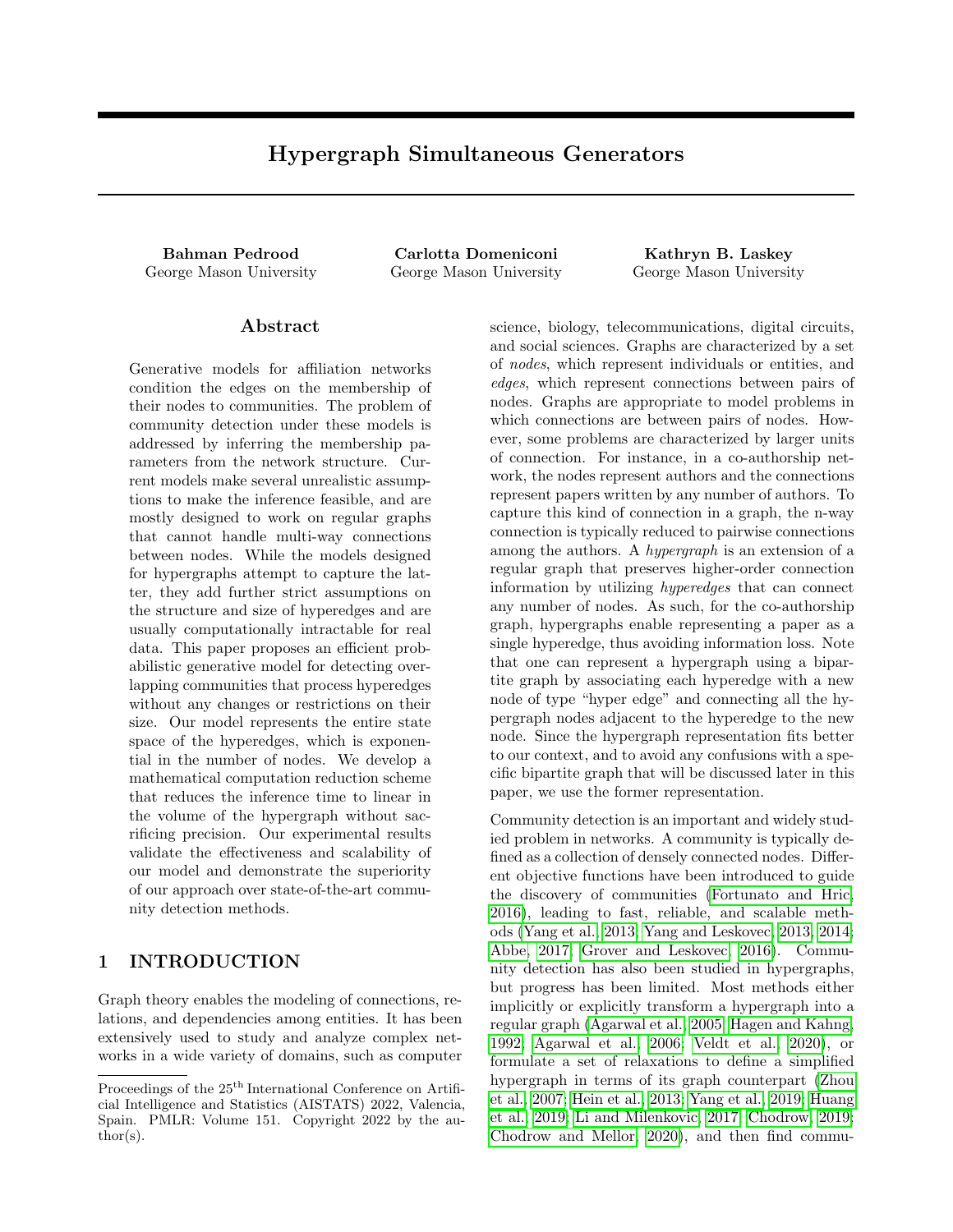peredge  $\deg(e)$  as the number of nodes in e, and the degree of a node  $deg(V)$  as the number of hyperedges that have  $\nu$  as a member. The *volume* of the hypergraph  $vol_H$  is the sum of the degrees of all the hyperedges or the nodes:  $vol_H = \sum_{e2E} deg(e) = \sum_{v2V} deg(v)$ . A hyperedge space  $\Upsilon$  in our model is the set of all *poten*tial hyperedges  $\Upsilon = f e/e$  V; jej 2g. While E is a subset of  $\Upsilon$  that exist in H, the set of non-hyperedges  $\overline{E}$  is defined as the subset of  $\Upsilon$  that do not exist in H, which can be seen as the complement of  $E$  with respect to Υ:  $\bar{E} = \bar{f}e/\bar{e} \; 2 \; \Upsilon$ ;  $\bar{e} \; \bar{e} \; 2 \; Eg$ . To improve the clarity of formulations later in this section, for any node  $V$  we also define the set  $E_v = \text{fej}e \; 2 \; E$ ;  $v \; 2 \; \text{eg}$  as the subset of edges that include node v, and similarly the set  $\bar{E}_v = f\bar{e}/\bar{e} \, 2 \, \bar{E}$ ;  $v \, 2 \, \bar{e}$ g as the subset of non-hyperedges that include *v*. An *Extended* hyperedge space  $\Upsilon^{\theta}$  is also defined similarly by adding the isolated nodes in the hyperedge space  $\Upsilon^{\theta} = f x / x$   $V : x / x / 1$   $q = f \Upsilon / V q$ , and will be used later in section [5.](#page-3-0)

For each "  $2 \Upsilon$ , we define an indicator variable  $h_{\nu}$ , which equals 1 when "  $2 E$  and 0 otherwise. We assume there are C communities  $[C] = f_1; \dots; Cg$  in the network, and the primary goal in this paper is to discover those communities. Each node  $V 2 V$  may be simultaneously affiliated to any community  $c \nvert 2 \nvert |C|$ with probability  $S_{VC} \supseteq \mathbb{R}^{[0,1]}$ , which also specifies the strength or weight of this affiliation.  $S \n\supseteq \mathbb{R}_{N}^{[0,1]}$  $N^{\cup}C$  is the set of all the community membership parameters, where  $S_{VC} = 0$  shows no affiliation and  $S_{VC} = 1$ shows the strongest affiliation. The proposed generative model assumes that the joint affiliation of any subset " of nodes to a community  $c$  is positively associated with their tendency to connect together and form a hyperedge. The probability of community  $c$ generating a hyperedge for " is given by:

<span id="page-2-0"></span>
$$
r_c = \prod_{V2''} S_{Vc} \tag{1}
$$

With this formulation, for a community  $c$  to have a high chance of generating a hyperedge for ", all the nodes in " must have a high affiliation to c. The probability in [\(1\)](#page-2-0) decreases dramatically if at least one of the nodes has a low weight. Big hyperedges are discouraged by this function, but large clusters of nodes with strong enough affiliation to a community are still likely to create a hyperedge.

We assume the nodes can be members of more than one community at the same time. We develop our generative model in a way to allow many communities to simultaneously contribute in generating a hyperedge. This means that in order for a hyperedge to connect the nodes in ", it must be generated by at least one of the communities. A direct formulation of the overall probability of generating a hyperedge based on this assumption requires incorporating  $2^C$  1 possible cases where each community does or does not contribute in generating the hyperedge. Instead, we formulate this probability with only C terms considering the fact that the probability of not generating a hyperedge corresponds to the joint probability that *none* of the communities contribute. Incorporating the independence assumption for the effect of each community, this probability is computed as:

<span id="page-2-1"></span>
$$
P(hn = 1) = 1 \quad \prod_{c=0}^{C} (1 \quad \text{``c)} \tag{2}
$$

This kind of formulation has been previously used in the context of Bayesian networks, where it is known as noisy-OR model [\(Heckerman, 1993\)](#page-8-15). The formulation in [\(2\)](#page-2-1) also includes a background probability for generating random hyperedges that is represented here as a null community with index  $c = 0$ , to which every node has a fixed small affiliation. This allows some hyperedges to be generated without having an affiliation to any of the target communities.

Figure [1](#page-3-1) is a graphical representation of our hypergraph model. We also assumed a truncated gamma prior distribution for the parameters in S with shape

and scale <sup>1</sup>, and we set the random variable upper bound to 1. The generative process for creating the hyperedges is specified as follows:

- 1. **Repeat:** Do for *every* node  $V$  and community  $c \quad 2 \quad f_1: :: Cq:$  Choose  $S_{\nu c}$ TruncatedGamma $($ ;  $\frac{1}{S_{VC}}$  1).
- 2. Repeat: Do for every potential hyperedge " $2\Upsilon$ :
	- (a) Compute  $P'' = P(h'' = 1)$  as specified in [\(2\)](#page-2-1).
	- (b) Choose hyperedge  $e$  Bernouli $(P<sub>n</sub>)$ .

Given a hypergraph H, the problem of discovering the communities will be to infer the parameters in S, which is discussed in the next section.

### <span id="page-2-2"></span>4 INFERENCE

Exact inference of the posterior distribution  $P(S/E)$  in a fully Bayesian setting is intractable. As we discuss in section [5,](#page-3-0) even a point estimate solution for S based on a direct formulation of the problem is not scalable. Nonetheless, we start developing our inference algorithm with a direct formulation of the log-posterior distribution of the model to obtain a Maximum A-Posteriori (MAP) solution for S. We set the shape parameter of the prior distribution to 1, and to avoid any randomness bias toward certain hyperedges, we give equal background probabilities to all the nodes (8v 2 V :  $S_{v0} = S_0$ ). Additionally, since learning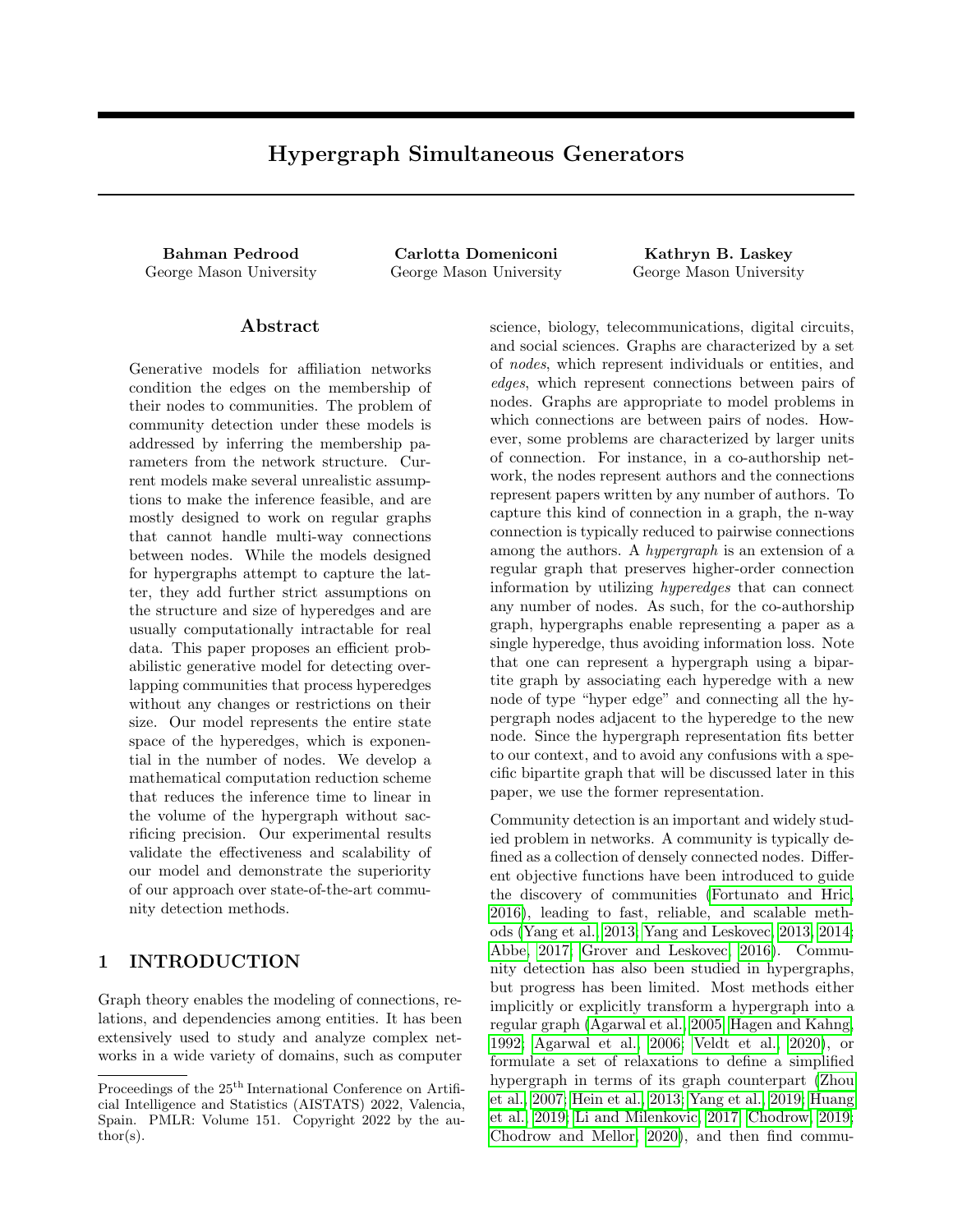

<span id="page-3-1"></span>Figure 1: Plate model displays a graphical representation of the proposed generative model for a given hypergraph. Shaded circles are the observations and fixed parameters, and white circles are the model parameters. For each potential hyperedge ", the community membership weights  $S_{VC}$  of the nodes  $V 2$  "specify the probability of generating a hyperedge for ". The parameters  $S_{\nu 0}$  show the affiliation of the nodes to a null community that represents a background probability for generating random hyperedges.

 $S_0$  from the data interprets the null community as a target community and captures some shared pattern among the nodes, we set it as a fixed parameter. This parameter's precise value assignment will be explored in detail in appendix C. Our solution is determined by maximizing the log-posterior distribution of S:

<span id="page-3-2"></span>
$$
\hat{S} = \underset{0}{\text{argmax}} \left\{ \log P(E|S) \sum_{v \ge V} \sum_{c=1}^{c} S_{vc} + f(.; S_0) \right\}
$$
(3)

where  $f(\cdot; S_0)$  is the part of the prior log  $P(S_j)$  that does not depend on the target parameters and can be removed without affecting the solution. The term with the coefficient corresponds to the prior distribution of the hyperedges. Our choice of prior formulation has made it equivalent to applying a  $L_1$ -regularization on the values of S that encourages sparsity of the solution. We define  $L_H(S)$  as the part of the log posterior that is used in the computation for optimizing [\(3\)](#page-3-2):

$$
L_H(S) = \sum_{e2E} \log \left( 1 \prod_{c=0}^{C} \left( 1 \prod_{v2e} S_{vc} \right) \right)
$$
  
+ 
$$
\sum_{e2E} \sum_{c=0}^{C} \log \left( 1 \prod_{v2e} S_{vc} \right) \sum_{v2V} \sum_{c=1}^{C} S_{vc}
$$
 (4)

 $L_H(S)$  is concave in each vector  $S_{V}$ , assuming the values of S as constant for the rest of the nodes. As such, we apply gradient ascent on each  $S_{V}$  one node at a time, as part of an iterative Block Coordinate Ascent scheme. Under this scheme, we can update a  $S_{V}$ : vector by maximizing a subproblem of [\(4\)](#page-3-3) that only includes the terms with components of  $S_{V}$ :

<span id="page-3-6"></span>
$$
L_H(S_{v:}) = \sum_{\substack{fe2E\\jv2eg}} \log \left(1 \prod_{c=0}^{C} \left(1 \prod_{u2e} S_{uc}\right)\right)
$$
  
+ 
$$
\sum_{\substack{fe2E\\jv2eg}} \sum_{c=0}^{C} \log \left(1 \prod_{u2e} S_{uc}\right) \sum_{c=1}^{C} S_{vc}
$$
<sup>(5)</sup>

where  $L_H(S_{V})$  is the part of  $L_H$  that depends on  $S_{V}$ . To apply gradient ascent on  $S_{V:}$ , we compute the gradient vectors  $\Gamma \mathsf{\perp}_{\mathsf{H}}(S_{\mathsf{V}}) = \left[ \frac{\mathscr{C} \mathsf{\perp}_{\mathfrak{H}}(S_{\mathsf{V1}})}{\mathscr{C}_{\mathsf{S}\mathsf{V1}}}, \dots, \frac{\mathscr{C} \mathsf{\perp}_{\mathfrak{H}}(S_{\mathsf{V}}C)}{\mathscr{C}_{\mathsf{S}\mathsf{V}C}} \right]$ for node v by calculating the partial derivatives of  $L_H(S_{V})$  against  $S_{Vc}$ , for each  $c \n\supseteq [C]$ :

$$
\frac{\mathcal{E}_{LH}(S_{vc})}{\mathcal{E}_{Svc}} = \frac{\sum_{\substack{F \in 2E \\ f \in 2E}} \frac{\prod_{m2(e \ f \vee g)} S_{mc} \prod_{b2([C] \ fcg)} (1 \prod_{u2e} S_{ub})}{1 \prod_{b=0}^{C} (1 \prod_{u2e} S_{ub})}}{\sum_{\substack{f \in 2E \\ f \in 2E}} \frac{\prod_{m2(e \ f \vee g)} S_{mc}}{1 \prod_{u2e} S_{uc}} I_1(S_{vc})}
$$
\n(6)

where  $I_1(x)$  is an indicator function which gives the value 1 if  $S_{VC}$  1 and 0 if its value is 0. Having [\(6\)](#page-3-4) computed for all communities, the updating formula for optimizing the rows of  $S$  is as follows:

<span id="page-3-5"></span><span id="page-3-4"></span>
$$
S_{V:}^{new} = S_{V:}^{old} + \left( r L_H(S_{V:}) \right)
$$
 (7)

where is a learning rate parameter for optimization. Although the updating formula in [\(7\)](#page-3-5) could potentially be used for the inference, in practice it is computationally too expensive. In fact, any conventional deterministic or approximate inference technique for the parameters in our model needs at least one round of calculations for each hyperedge  $e \, 2 \, E$  and each nonhyperedge  $\bar{e} \, 2 \, \bar{E}$ , for a total processing of  $2^N$  ( $N+1$ ) potential hyperedges. Next we propose a solution to this problem to make our approach scalable for large hypergraphs.

#### <span id="page-3-3"></span><span id="page-3-0"></span>5 COMPUTATION REDUCTION

A one-time computation for any of [\(4\)](#page-3-3) to [\(6\)](#page-3-4) includes enumerating the complete hyperedge space  $\Upsilon$  and it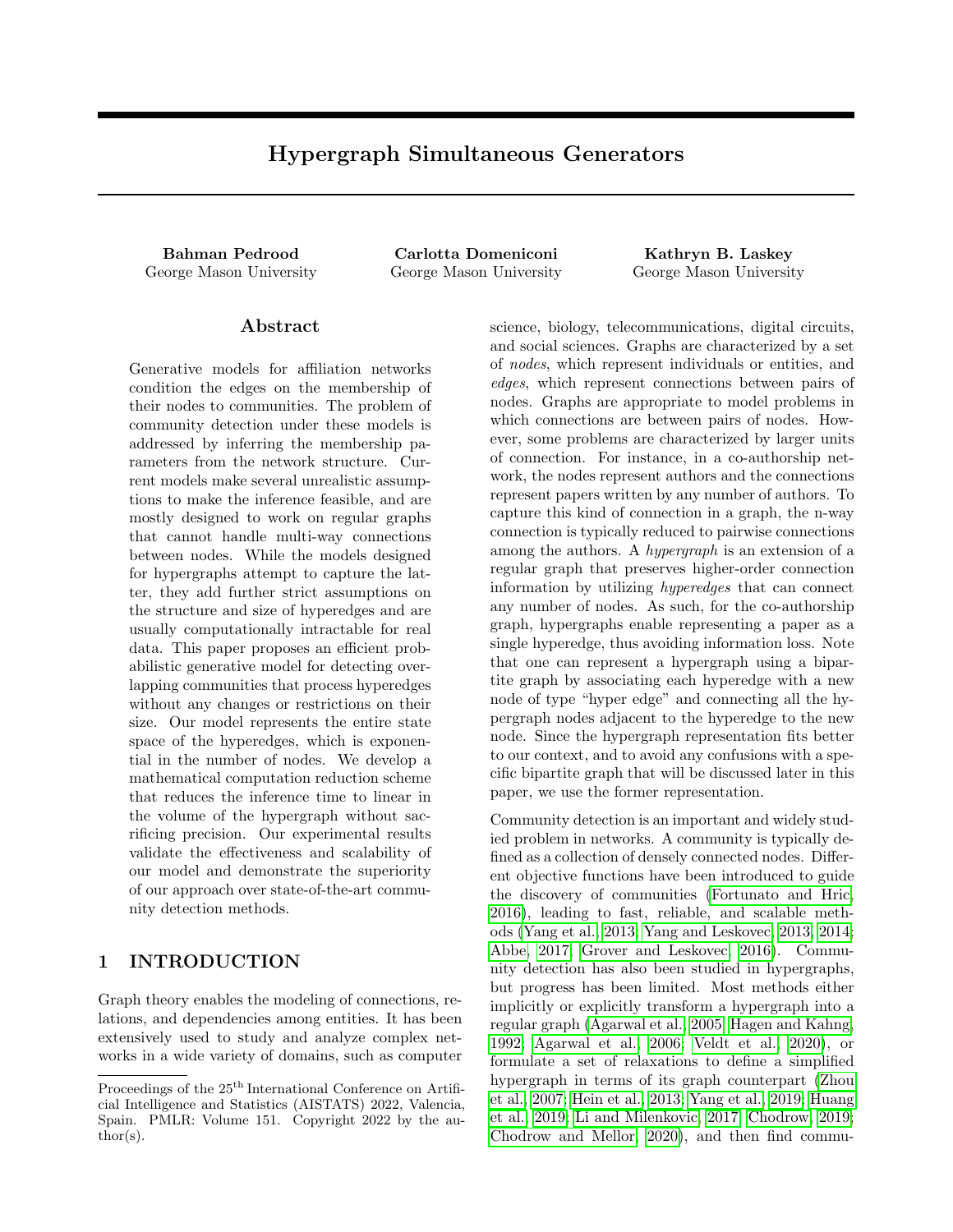<span id="page-4-0"></span>Table 1: The list of sets defined for Section [5.](#page-3-0) Symbol definition Description

| Symbol definition                                                                                                            | Description                                            |
|------------------------------------------------------------------------------------------------------------------------------|--------------------------------------------------------|
| $\Upsilon_c = f''/T 2 \Upsilon$ ; 8u 2 ": $S_{uc} > 0q$                                                                      | Hyperedge space within community $c$                   |
| $\Upsilon_{\nu c} = f''/T 2 \Upsilon_{c}/V 2 T_{g}$                                                                          | Members of $\Upsilon_c$ that have node V               |
| $\overline{\Upsilon}_{\nu c} = f''/T 2 \Upsilon_c$ ; $v \ge T_q$                                                             | Members of $\Upsilon_c$ that do not have node V        |
| $\Upsilon^{\theta} = f x/x$ $V:  x $ $1g = f \Upsilon / Vg$                                                                  | Extended hyperedge space: Includes isolated nodes      |
| $\Upsilon_c^{\theta} = f''i'' 2 \Upsilon^{\theta}$ ; 8u 2 ": $S_{uc} > 0$ g                                                  | Extended hyperedge space within community $c$          |
| $\Upsilon_{\nu c}^{\ell} = f^{\prime\prime}j^{\prime\prime} \cdot 2 \Upsilon_{c}^{\ell} \cdot v \cdot 2 \Upsilon_{q}^{\ell}$ | Members of $\Upsilon_c^{\ell}$ that have node V        |
| $\overline{\Upsilon}^{\theta}{}_{\mathsf{V}c} = f''j'' 2 \Upsilon^{\theta}_{c} ; \mathsf{V} 2 \, \degree g$                  | Members of $\Upsilon_c^{\ell}$ that do not have node V |

takes  $O(C^2 \quad N^2 \quad 2^{N-2})$  computations. Each of those equations consists of two summations, one for the hyperedges  $E$  and the other for the non-hyperedges  $\overline{E}$ . Since a hypergraph is very sparse in practice  $(M \t{N})$ , it is the summation over  $\bar{e} \, 2 \, \bar{E}$  that makes the computational complexity exponential. To address this complication, in this section, we reformulate the summations over  $E$  to reduce the exponential enumeration. With the new formulations, a value is initialized for those summations once in  $O(1)$  and then will be updated, again in  $O(1)$  at each optimization iteration. The new formulation is virtually lossless and does not sacrifice any precision. We also apply an initializationupdate routine for the observed hyperedges to further reduce the worst-case complexity. This routine, along with a detailed complexity analysis discussion, is explained in appendix B, where we show that these reformulations reduce the overall complexity of our inference algorithm to  $O(C \text{ vol}_{H})$ .

#### <span id="page-4-6"></span>5.1 Reformulations

Our goal in this section is to find an alternative formulation for the  $\bar{e} \, 2 \, \bar{E}$  summations in [\(5\)](#page-3-6) and [\(6\)](#page-3-4) so that a tractable product of  $S_{VC}$  can be factorized out of the summation. With that, we can update the value of those summations in a tractable time after a new  $S_{VC}$  value is determined as discussed in section [5.2.](#page-5-0) We extend our notation in table [1](#page-4-0) for a more clear formulation in this section. We start by working toward finding a transformation for [\(5\)](#page-3-6), then we develop a transformation for [\(6\)](#page-3-4) in a similar fashion.

We define the function  $\Psi(A;\mathcal{C})$  to use for developing our reformulations:

<span id="page-4-1"></span>
$$
\Psi(A;c) = \sum_{\nu \ge A} \log \left( 1 - \prod_{u \ge \nu} S_{uc} \right) \tag{8}
$$

where  $A$  can be any given subset of the nodes. Using [\(8\)](#page-4-1) to represent the summation over non-hyperedges, [\(5\)](#page-3-6) can be rewritten as:

$$
L_{H}(S_{v:}) = \sum_{\substack{f \in 2E \\ jv2eg}} \log \left( 1 \prod_{c=0}^{C} \left( 1 \prod_{u \geq e} S_{uc} \right) \right)
$$
  
+ 
$$
\sum_{c=0}^{C} \Psi \left( \frac{f e 2E}{jv2eg'} c \right) \sum_{c=1}^{C} S_{vc}
$$
 (9)

As  $\Psi(\frac{fe2E}{jv2eg},c) = \Psi(\Upsilon_{vc};c) \quad \Psi(\frac{fe2E}{jv2eg},c)$ , [\(5\)](#page-3-6) can be computed in a tractable time if we have a tractable way to compute  $\Psi(\Upsilon_{\nu c}/c)$ .

Since  $\prod_{u \geq v} S_{uc}$  is bounded in the range [0;1], if we prevent it from becoming exactly 1, we can replace  $\log\left(1-\prod_{u\geq v}S_{uc}\right)$  in [\(8\)](#page-4-1) with its Taylor expansion around zero (Maclaurin expansion). Note that the only situation in which  $\prod_{u \geq v} S_{uc}$  for some  $\degree$  becomes 1 is if all the nodes in "have a membership weight of 1 to the community c. But under our model, this can only happen if all subsets of " with size 2 or more have a corresponding hyperedge in the hypergraph H. Since Ψ is only computed to be used for non-hyperedge summations, in that case we can dismiss including such  $\prime$ and its subsets from the computations.

Replacing  $log(1 - \prod_{u \geq v} S_{uc})$  in [\(8\)](#page-4-1) with its equivalent Taylor expansion, we have:

<span id="page-4-2"></span>
$$
\Psi(A;c) = \sum_{n=2}^{\infty} \sum_{n=1}^{n_1} \frac{1}{n} \left( \prod_{u \ge n} S_{uc} \right)^n = \sum_{n=1}^{n_1} n(A;c)
$$
\n(10)

where  $n_1$  is an upper bound for the order of the series. It theoretically goes to  $1$ , but in practice the terms in the series converge to 0 quickly and a very accurate estimate is yielded by setting  $n_1$  to a finite  $O(1)$  number. We show the  $\mathcal{n}^{th}$  term of the expansion in [\(10\)](#page-4-2) with the function  $n(A; c) = \frac{1}{n} \sum_{n=1}^{\infty} (\prod_{u \geq n} S_{uc})^n$ .

Applying the transformation in [\(10\)](#page-4-2) to  $\Psi(\Upsilon_{\nu c}; c)$  we have  $\Psi(\Upsilon_{\nu c}; c) = \sum_{n=1}^{n_1} n(\Upsilon_{\nu c}; c)$ . Having the transformed formulation,  $S_{VC}$  can be completely factorized out of  $n(\Upsilon_{\nu c}; c)$ :

<span id="page-4-3"></span>
$$
_{n}(\Upsilon_{\nu c};c) = S_{\nu c}{}^{n} \ \ _{n}(\overline{\Upsilon^{0}}_{\nu c};c) \tag{11}
$$

It is trivial to show that for every node  $V$  and community  $c$  the following equality holds:

<span id="page-4-4"></span>
$$
n(\Upsilon_c^0/c) = n(\overline{\Upsilon'}_{\nu c}/c) + n(\Upsilon_{\nu c}/c) - \frac{1}{n}S_{\nu c}^n \quad (12)
$$

where the last term is added to count for the case of  $\psi'' = f \circ g$ , which is counted in  $n(\Upsilon_c^{\theta}, c)$ , but is neither in  $n(\overline{\Upsilon}^{\mathcal{V}}_{\mathcal{VC}}; c)$  nor in  $n(\Upsilon_{\mathcal{VC}}; c)$ . Using [\(11\)](#page-4-3) to replace the  $n(\overline{\Upsilon}^{\overline{\theta}}{}_{\nu c};c)$  in [\(12\)](#page-4-4) by its equivalent in terms of  $n(\Upsilon_{\nu c}; c)$ , the following equivalency can be derived:

<span id="page-4-5"></span>
$$
n(\Upsilon_{\nu c}; c) = \frac{S_{\nu c}^{\ n}}{S_{\nu c}^{\ n} + 1} (\quad n(\Upsilon_{c}^{\theta}; c) + \frac{1}{n} S_{\nu c}^{\ n}) \tag{13}
$$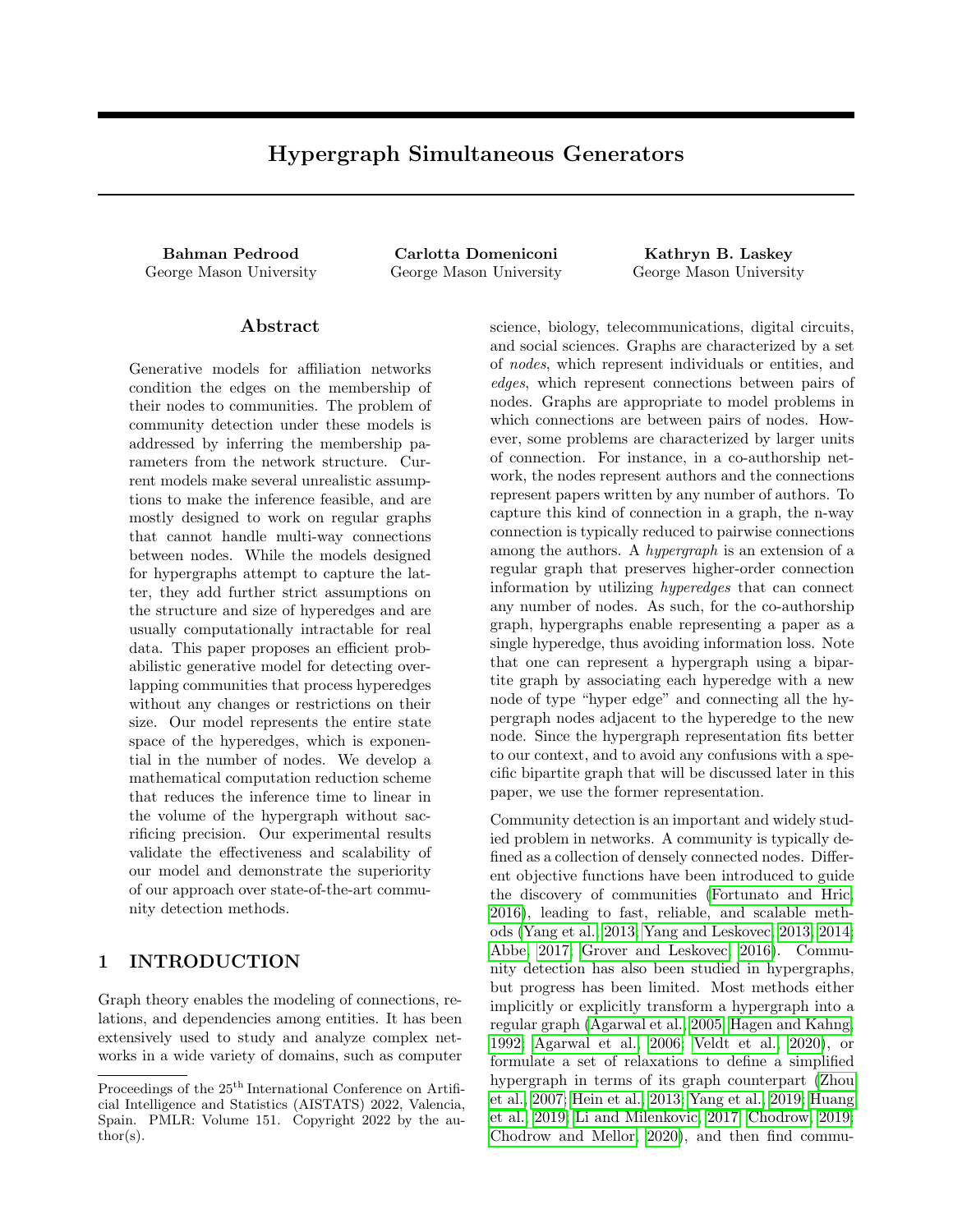This means by having one value of  $n(\Upsilon_c^0, c)$  for each community c, we can compute  $n(\Upsilon_{\nu c}, c)$  and consequently  $\Psi(\frac{fe2E}{jv2eg}, c)$  for every  $v 2 V$  in  $O(1)$ . As we show in section [5.2,](#page-5-0) our formulation provides an  $O(1)$ access time to the updated value of  $n(\Upsilon_c^0, c)$  for any community c, which lets the computation of the likelihood in  $(5)$  to be done in  $O(1)$ .

We follow a similar procedure to reduce the computation for [\(6\)](#page-3-4). As explained in appendix A, the nonhyperedge summation for any input in [\(6\)](#page-3-4) can be computed in  $O(1)$  from the same  $n(\Upsilon_c^{\theta}, c)$  that is calculated for [\(13\)](#page-4-5) and no additional updating during the iterations are required for it.

#### <span id="page-5-0"></span>5.2 Initialization and Updating

Given the reformulations in section [5.1,](#page-4-6) we only need a tractable access to  $n(\Upsilon_c^{\theta}, c)$  to overcome the exponential computations. Our overall scheme to solve this problem is to initialize these values in the beginning, store them, and *update* them after any  $S_{VC}$  value is updated during the inference iterations. In this section, we provide  $O(1)$  solutions to both initialization and updating steps. To avoid terminology confusion in this section, we use derivations of the word initialize to refer to initializing  $n(\Upsilon_c^0, c)$  values, and *preset* in reference to initializing the  $S_{VC}$  values.

The under-determined solution space of our model makes a good preset an integral part of a successful community inference. Our inference method allows any arbitrary preset for the community memberships values  $S_{\nu c}$ . Still, if an informed preset is not available, one can start the learning iterations by randomly assigning nodes to the communities and giving the members an equal arbitrary membership weight.

Any community preset partitions the network into member and non-member nodes for each community c. Then every potential hyperedge " would have one of the two following states with respect to the community according to [\(8\)](#page-4-1):

- 1.  $9u 2''$ :  $S_{uc} = 0$ , then the term corresponding to " in  $\eta(\Upsilon_c^0, c)$  collapses to zero.
- 2.  $8u 2''$ :  $S_{uc} > 0$ , then the term corresponding to " in  $n(\Upsilon_c^0; c)$  becomes nonzero.

So the initialization of  $n(\Upsilon_c^0, c)$  values for each c includes only the possible hyperedges that all the including nodes have a non-zero membership to community c. That means a direct computation of  $n(\Upsilon_c^0, c)$  includes summing over all subsets of the nodes in c. To find an  $O(1)$  analytical solution, even if the informed community preset gives different membership weights

to the nodes, we start with an equal value of  $S_0$  for all  $fS_{\nu c}/\nu \geq cg$ . Then we can run a round of updating as explained later in  $(15)$  to replace  $S_0$  with the specific preset  $S_{VC}$  values for each node. Taking this initial value  $S_0 > 0$ , for each  $n \in \mathbb{1}$  we have:

$$
n(\Upsilon_c^0/c)^{(0)} = \frac{1}{n} \sum_{f \in C_c^0} \left( S_0^{j e^{0}} \right)^n
$$
  
= 
$$
\frac{1}{n} \left[ \sum_{m=0}^{N_c} {N_c \choose m} (S_0)^m \begin{pmatrix} N_c \\ 0 \end{pmatrix} (S_0)^0 \right]
$$
  
= 
$$
\frac{1}{n} \left[ (S_0^0 + 1)^{N_c} \right]
$$
 (14)

<span id="page-5-3"></span>where  $N_c$  is the number of nodes in community c.

The next task is to develop an updating formula for  $n(\Upsilon_c^{\theta}, c)$ . Our approximate inference algorithm iteratively updates the values of  $S_{\nu c}$ . At each iteration *t*, after a new value  $S_{VC}^{(t)}$ s is computed in [\(7\)](#page-3-5), we need to update  $n(\Upsilon_c^{\theta} \cdot c)$  with the new values for each  $n = 1, \ldots, n_{\mathcal{T}}$  . Taking  $\mathcal{S}_{\mathcal{VC}}^{(t-1)}$  as the membership value from previous iteration and  $S_{VC}^{(t)}$  as the updated value that is computed in current iteration, our goal is to isolate the terms with  $S_{VC}^{(t-1)}$  in  $\eta(\Upsilon_{C}^{0}, c)$  and replace them with the new values  $S_{VC}^{(t)}$  to get the updated value of  $\hat{h}^{(t)}(T_c^0;\zeta)$ . Constructing on [\(11\)](#page-4-3) and [\(12\)](#page-4-4), and the definition of  $n(A; c)$  in [\(10\)](#page-4-2), the updating formula for  $n(\Upsilon_c^0, c)$  is derived as:

<span id="page-5-1"></span>
$$
\binom{t}{n} \left(\Upsilon_c^0, c\right) = \frac{S_{VC}^{(t)}}{S_{VC}^{(t-1)T} + 1} \binom{t}{n} \left(\Upsilon_c^0, c\right) + \frac{1}{n} S_{VC}^{(t-1)T} \binom{1}{n} \frac{1}{n} S_{VC}^{(t)T} \tag{15}
$$

### 6 EXPERIMENTAL RESULTS

#### 6.1 Experimental Design

We implemented<sup>[1](#page-5-2)</sup> our algorithm using  $C++$  and extended the  $SNAP$  open-source  $C++$  library [\(Leskovec](#page-9-12) and Sosič, 2016). We also implemented an efficient data structure for hypergraphs to be added to the standard Graph library in SNAP. We show the performance of our model by running it on both synthetic and real-world data. To compare against graph community detection methods, we created a graph for each hypergraph by turning every hyperedge  $e$  into a  $deg(e)$ -clique. We evaluate the performance of our model against popular community detection methods

<span id="page-5-2"></span><sup>&</sup>lt;sup>1</sup>Full implementation of HySGen and the data used in our experiments can be accessed at [https://github.com/bpedrood/HySGen.](https://github.com/bpedrood/HySGen)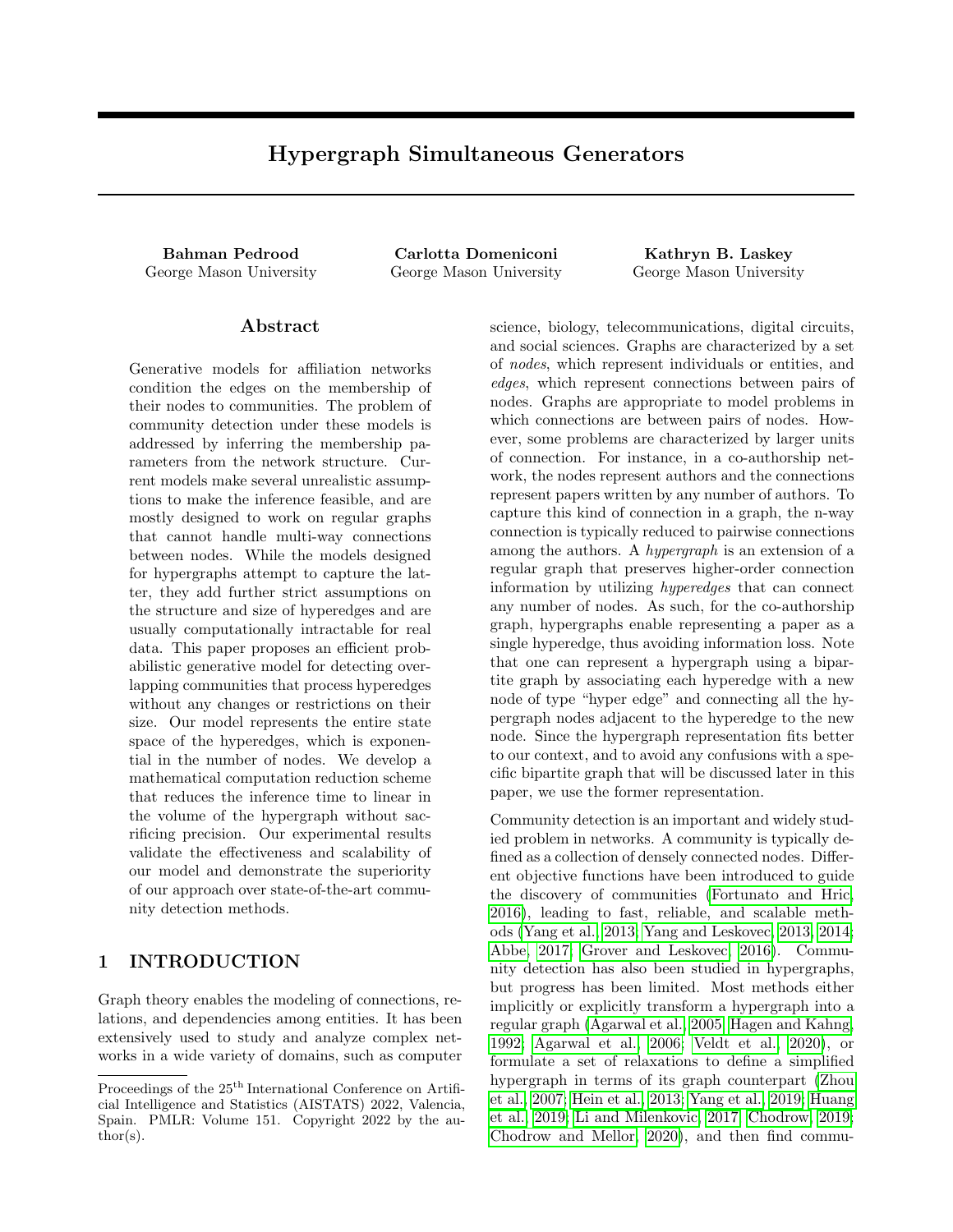<span id="page-6-0"></span>Table 2: Real world datasets used in the experiments. N: Number of nodes, H: Number of hyperedges, MH: Maximum hyperedge size, E: Number of edges in the regular graph converted from the hypergraph, C: Number of ground truth communities.

| Dataset    | -N    | н     | MН  | Ε.      | $\mathcal{C}$ |
|------------|-------|-------|-----|---------|---------------|
| <b>NSF</b> | 8.167 | 6,221 | -14 | 38,206  | 309           |
| Scratch    | 5.985 | 5.842 | 40  | 139,570 | 1,174         |
| DBLP       | 6.129 | 6.261 | -9  | 9.708   | 14            |

by measuring the similarity of discovered communities from each method against the ground truth in realworld networks. To quantify the similarities, we use the following performance measure, as done by [Yang](#page-9-1) [and Leskovec](#page-9-1) [\(2013\)](#page-9-1); [Yang et al.](#page-9-0) [\(2013\)](#page-9-0):

$$
F(\cdot; C; C) = \frac{1}{2jC} \sum_{C_i \geq C} \max_{C_j \geq C} (C_i; C_j) + \frac{1}{2jCj} \sum_{C_j \geq C} \max_{C_i \geq C} (C_i; C_j)
$$
(16)

where  $C$  represents the ground truth communities and C the detected communities.  $(C_i; C_j)$  is the F1 score or Jaccard index between the two sets  $C_i$  and  $C_i$ . Other similarity measures can also be used.

Our model has a large number of parameters; as such, the solution space is under-determined and our inference model is prone to converging to local maxima. A good community initialization helps the inference procedure to find a better solution. Our inference method allows any arbitrary initialization method to determine the initial community membership weights. To avoid any bias and advantage over the baseline methods, we use locally minimized neighborhoods [\(Gleich](#page-8-16) [and Seshadhri, 2012\)](#page-8-16), which is the same initialization method used in BigCLAM [\(Yang and Leskovec, 2013\)](#page-9-1). Further details on our optimization process and parameter assignments are given in appendix C.

#### 6.2 Synthetic Data Experiment

The goal of this experiment is to show how HySGen is capable of leveraging the hypergraph structure when no graph community detection method can perform well. We synthesized a hypergraph with 87 nodes and 55 hyperedges for an imaginary example of a school, where the nodes are individuals and hyperedges represent the meetings they attended. There are two ground truth communities: Computer Science and History students, shown as nodes with shades of blue and red, respectively, in fig. [2a](#page-7-0). In all the sub-figures of fig. [2,](#page-7-0) the membership weights of nodes are shown with a heat-map that displays larger weights with darker colors and smaller weights with lighter colors. The yellow

<span id="page-6-1"></span>Table 3: Performance comparison on real-world datasets over average F1 score and average Jaccard Index measures.

|              | F1 Score   |         |             | Jaccard Index |         |       |  |
|--------------|------------|---------|-------------|---------------|---------|-------|--|
| Method       | <b>NSF</b> | Scratch | <b>DBLP</b> | NSF           | Scratch | DBLP  |  |
| HySGen       | 0.200      | 0.441   | 0.117       | 0.117         | 0.322   | 0.064 |  |
| BigCLAM      | 0.168      | 0.372   | 0.063       | 0.095         | 0.256   | 0.034 |  |
| CoDA         | 0.163      | 0.396   | 0.035       | 0.091         | 0.284   | 0.021 |  |
| MotifCluster | 0.161      | 0.303   | 0.093       | 0.096         | 0.209   | 0.054 |  |
| Node2yec     | 0.172      | 0.351   | 0.124       | 0.097         | 0.237   | 0.068 |  |
| Link Clust.  | 0.073      | 0.250   | 0.004       | 0.046         | 0.157   | 0.002 |  |

<span id="page-6-2"></span>nodes in fig. [2a](#page-7-0) are not students and do not belong to any community. Out of 22 members of the blue community, 15 are senior students with strong affiliation to their community and are shown with dark blue, while 7 are freshmen who had very little activity.The same situation exists with old and new members in the red community. The hyperedges of the network are shown as colored contours around the nodes in fig. [2b](#page-7-0). A high density of hyperedges can be observed around the strong members of each community. There are also two big hyperedges of size 43 and 44 that correspond to two welcome parties held by the school and students are assigned randomly to one of the parties. Students are allowed to bring guests and that is why there are several yellow nodes in fig. [2a](#page-7-0) with no community affiliation. These very large hyperedges carry no meaningful information about the ground-truth communities and are included to investigate the resilience of our method to noisy hyperedges.

The nodes' colors in fig. [2b](#page-7-0) show the results of running HySGen on this hypergraph, with a 0:1 cutoff on the S values. The regular graph representation of the hypergraph is shown in fig. [2c](#page-7-0), where the edges are shown with straight lines connecting pairs of nodes. We can see that using hyperedges allows HySGen to discover communities that are very close to the ground-truth. However, when the hypergraph is converted to a graph, the two big hyperedges overshadow all the other connections, causing graph-based methods to infer incorrect communities.

#### 6.3 Real World Data Experiments

#### 6.3.1 Dataset Description

We extracted three hypergraphs from real-world datasets for our experiments. The pre-processing and hypergraph extraction procedures for NSF and Scratch follow the same steps as is done by [Revelle et al.](#page-9-13) [\(2015\)](#page-9-13). DBLP is extracted from a dataset provided by Kaminski et al. [\(2019\)](#page-8-17). For each of these hypergraphs, we took the largest connected component to be used in our experiments and filtered out the communities with fewer than three members. The statistics of the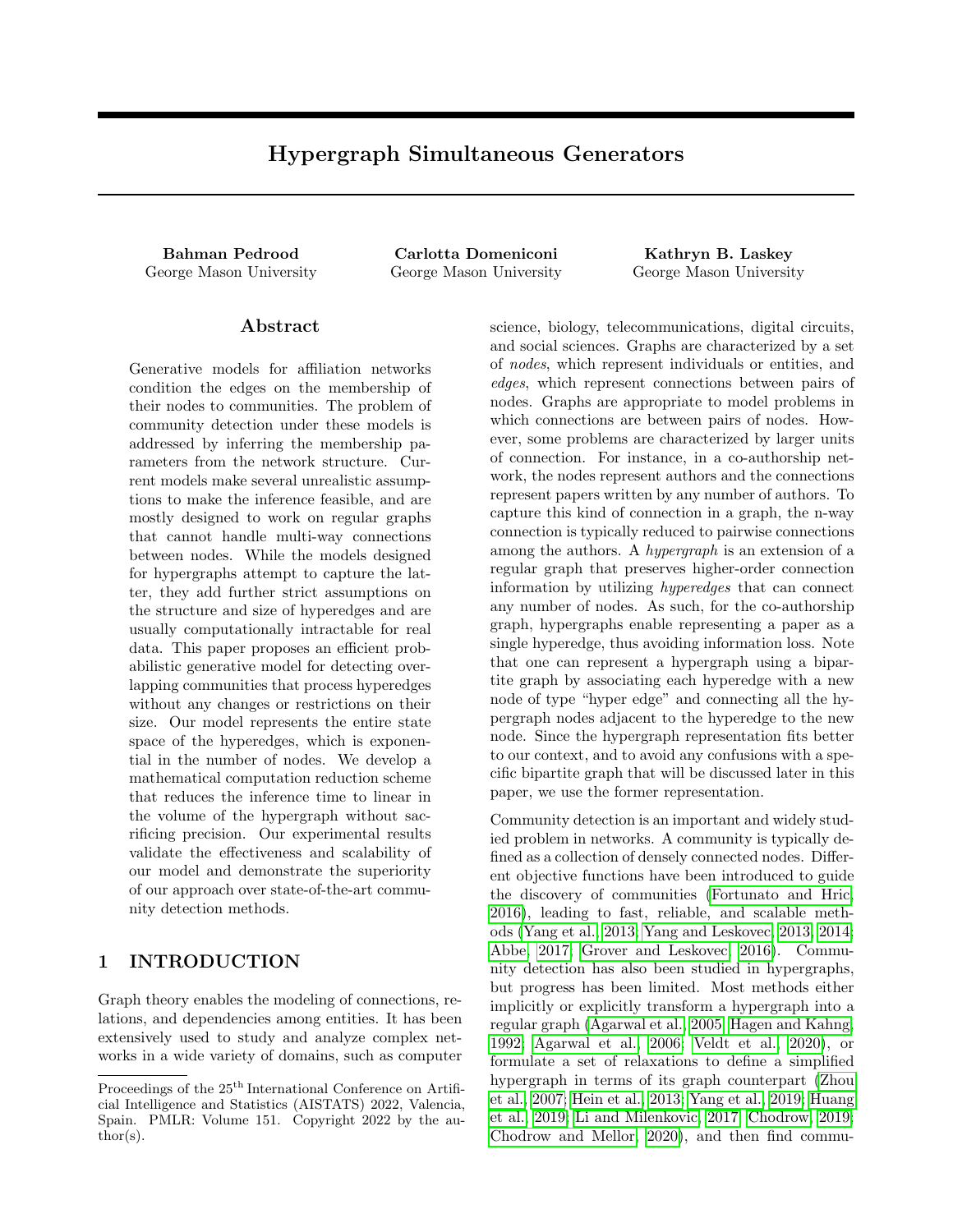

<span id="page-7-0"></span>Figure 2: Synthetic example: A hypergraph where nodes are individuals and hyperedges show the recorded gatherings. The nodes are copied in the same location in each sub-figure.  $a$ ) The ground truth for the hypergraph: Two main communities of CS students (red nodes) and history students (blue nodes), while yellow nodes belong to no community. b) The hypergraph's hyperedges are shown as contours that are colored for better visibility, and the discovered communities as colored nodes with darker blue and red colors show stronger affiliation. The yellow nodes have affiliation less than a threshold to any community. c) The edges of the graph equivalent of the hypergraph are shown as black lines, and the communities inferred form the graph are colored the same way as it is done in  $(b)$ .

largest connected component of each real-world data is provided in table [2.](#page-6-0) A summary of each dataset is provided in appendix D.

#### 6.3.2 Comparison Results

We evaluate HySGen against a range of baseline methods by comparing the performance of each method on the real-world datasets. All these methods run on the graph equivalent of the data. BigCLAM [\(Yang and](#page-9-1) [Leskovec, 2013\)](#page-9-1) is the closest graph algorithm to HyS-Gen and finds the overlapping communities by fitting a generative model to the graph. CoDA [\(Yang et al.,](#page-9-14) [2014\)](#page-9-14) finds communities that are characterized either by dense inner-connections, or through a two-step distance. Link Clustering [\(Ahn et al., 2010\)](#page-8-18) creates a dendrogram based on edge similarities for a hierarchical clustering scheme. We set the threshold on the dendrogram so that the number of discovered communities matches the number of the ground truth communities. Motifcluster [\(Benson et al., 2016\)](#page-8-19) creates a motif adjacency matrix based on the higher-order connection patterns in the graph, and uses spectral clustering to provide a node embedding for the graph. The communities are then found by applying k-means clustering on the nodes' features. Node2vec [\(Grover and](#page-8-2) [Leskovec, 2016\)](#page-8-2) also provides a node embedding, but it leverages a neural network approach to capture the connection patterns. As in MotifCluster, Node2vec finds the communities by applying k-means on the node features.

Table [3](#page-6-1) shows the results of applying the methods to the real-world datasets. The numbers in the table are computed by using [\(16\)](#page-6-2) to compare each method against the ground truth communities. To have a more solid comparison, we produced two performance measures based on F1-score and Jaccard similarity. The results show that HySGen outperforms the baselines in both measures for the NSF and Scratch datasets. In DBLP, Node2vec has a narrow lead over our method, but HySGen still outperforms the other baselines with a noteworthy margin. Compared to NSF and Scratch, DBLP has a comparable number of nodes, but it has significantly fewer hyperedges and ground truth communities. One may argue that the high-dimensional embedding of Node2vec is able to better capture the relatively little amount of connection information provided in this data. HySGen can still outperform Node2vec when the hypergraph is not too sparse. Confirming this conjecture requires further investigation and experiments.

## 7 CONCLUSION

We proposed Hypergraph Simultaneous Generators (HySGen), a probabilistic model for discovering overlapping communities in hypergraphs. We showed that our proposed inference method can accurately detect communities by leveraging the higher order connections of the hyperedges. Thanks to the proposed computation reduction scheme and our efficient implementation, the method is relatively fast and scalable to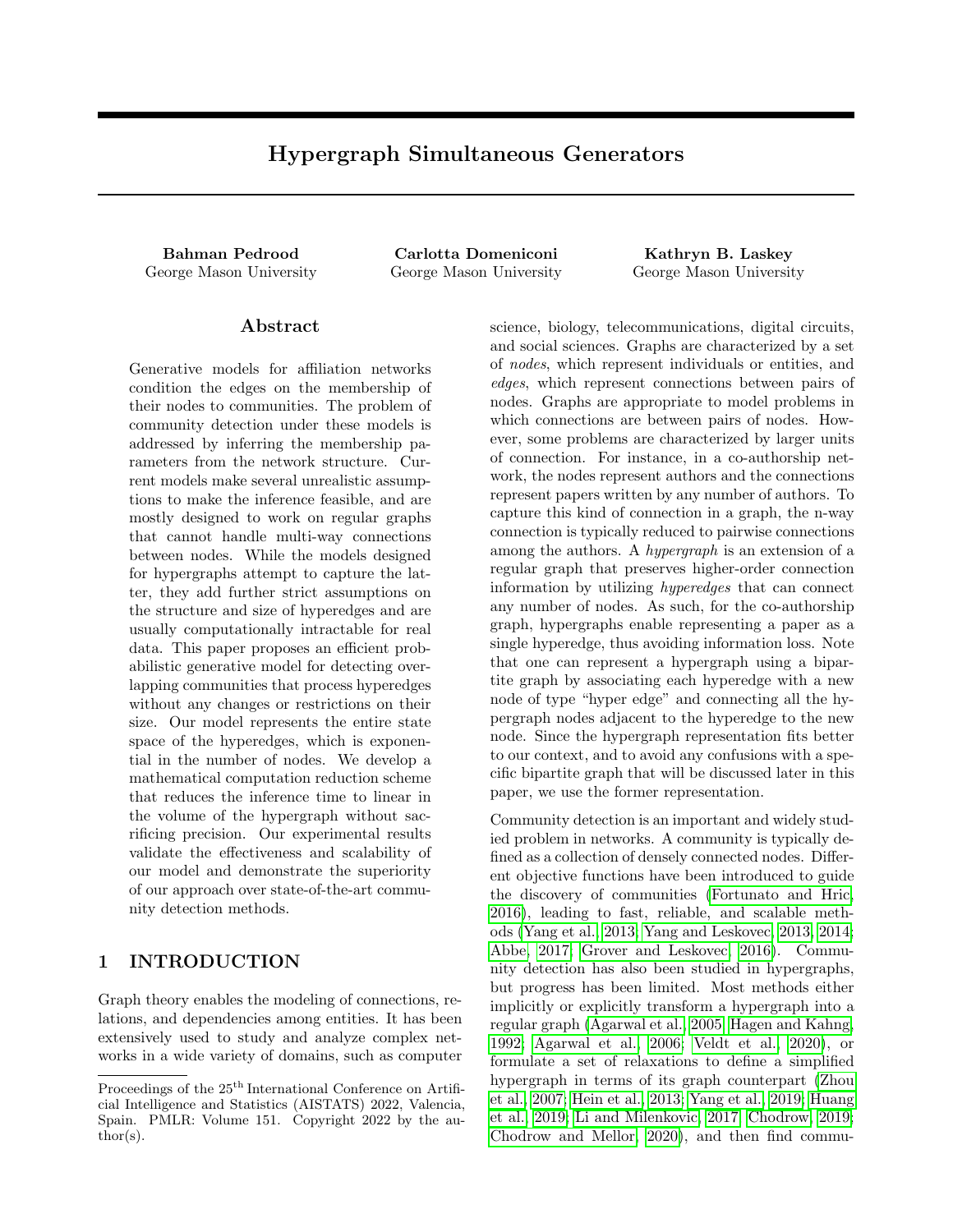large hypergraphs with tens of thousands of hyperedges. Nevertheless, the inference can be slow when the hypergraph has millions of hyperedges and tens of thousands of communities are to be discovered. Since most of the computations in each iteration go for the line search in practice, this problem can be significantly improved by developing a parallel processing implementation of the updating algorithm for the community membership values of each node independently and then using those values for a fast sequential updating of  $\eta$  via [\(15\)](#page-5-1). HySGen is the first method of its kind that is based on affiliation networks, and can be used as a basis to develop many other methods by changing the generative model's assumptions and structure. It is developed for simple, unweighted, and undirected hypergraphs, and can be extended to be applied to other types of hypergraphs.

#### References

- <span id="page-8-1"></span>E. Abbe. Community detection and stochastic block models: recent developments. The Journal of Machine Learning Research, 18(1):6446–6531, 2017.
- <span id="page-8-3"></span>S. Agarwal, J. Lim, L. Zelnik-Manor, P. Perona, D. Kriegman, and S. Belongie. Beyond pairwise clustering. In Computer Vision and Pattern Recognition, 2005. CVPR 2005. IEEE Computer Society Conference on, volume 2, pages 838–845. IEEE, 2005.
- <span id="page-8-5"></span>S. Agarwal, K. Branson, and S. Belongie. Higher order learning with graphs. In Proceedings of the 23rd international conference on Machine learning, pages 17–24. ACM, 2006.
- <span id="page-8-18"></span>Y.-Y. Ahn, J. P. Bagrow, and S. Lehmann. Link communities reveal multiscale complexity in networks. nature, 466(7307):761–764, 2010.
- <span id="page-8-13"></span>M. C. Angelini, F. Caltagirone, F. Krzakala, and L. Zdeborová. Spectral detection on sparse hypergraphs. In 2015 53rd Annual Allerton Conference on Communication, Control, and Computing (Allerton), pages 66–73. IEEE, 2015.
- <span id="page-8-20"></span>L. Armijo. Minimization of functions having lipschitz continuous first partial derivatives. Pacific Journal of mathematics, 16(1):1–3, 1966.
- <span id="page-8-19"></span>A. R. Benson, D. F. Gleich, and J. Leskovec. Higherorder organization of complex networks. Science, 353(6295):163–166, 2016.
- <span id="page-8-21"></span>G. Boros and V. Moll. Irresistible integrals: symbolics, analysis and experiments in the evaluation of integrals, page 14. Cambridge University Press, 2004.
- <span id="page-8-10"></span>S. R. Bulò and M. Pelillo. A game-theoretic approach to hypergraph clustering. In Advances in neural information processing systems, pages 1571–1579, 2009.
- <span id="page-8-9"></span>P. Chodrow and A. Mellor. Annotated hypergraphs: Models and applications. Applied Network Science, 5(1):9, 2020.
- <span id="page-8-8"></span>P. S. Chodrow. Configuration models of random hypergraphs and their applications. arXiv preprint arXiv:1902.09302, 2019.
- <span id="page-8-14"></span>P. S. Chodrow, N. Veldt, and A. R. Benson. Generative hypergraph clustering: from blockmodels to modularity. arXiv preprint arXiv:2101.09611, 2021.
- <span id="page-8-0"></span>S. Fortunato and D. Hric. Community detection in networks: A user guide. Physics Reports, 659:1–44, 2016.
- <span id="page-8-11"></span>D. Ghoshdastidar and A. Dukkipati. Consistency of spectral partitioning of uniform hypergraphs under planted partition model. In Advances in Neural Information Processing Systems, pages 397–405, 2014.
- <span id="page-8-16"></span>D. F. Gleich and C. Seshadhri. Vertex neighborhoods, low conductance cuts, and good seeds for local community methods. In Proceedings of the 18th ACM SIGKDD international conference on Knowledge discovery and data mining, pages 597– 605, 2012.
- <span id="page-8-2"></span>A. Grover and J. Leskovec. node2vec: Scalable feature learning for networks. In Proceedings of the 22nd ACM SIGKDD international conference on Knowledge discovery and data mining, pages 855– 864, 2016.
- <span id="page-8-4"></span>L. Hagen and A. B. Kahng. New spectral methods for ratio cut partitioning and clustering. IEEE transactions on computer-aided design of integrated circuits and systems, 11(9):1074–1085, 1992.
- <span id="page-8-15"></span>D. Heckerman. Causal independence for knowledge acquisition and inference. In Uncertainty in Artificial Intelligence, pages 122–127. Elsevier, 1993.
- <span id="page-8-6"></span>M. Hein, S. Setzer, L. Jost, and S. S. Rangapuram. The total variation on hypergraphs-learning on hypergraphs revisited. In Advances in Neural Information Processing Systems, pages 2427–2435, 2013.
- <span id="page-8-7"></span>J. Huang, X. Liu, and Y. Song. Hyper-path-based representation learning for hyper-networks. In Proceedings of the 28th ACM International Conference on Information and Knowledge Management, pages 449–458, 2019.
- <span id="page-8-12"></span>D. Jin, Z. Yu, P. Jiao, S. Pan, P. S. Yu, and W. Zhang. A survey of community detection approaches: From statistical modeling to deep learning. arXiv preprint arXiv:2101.01669, 2021.
- <span id="page-8-17"></span>B. Kamiński, V. Poulin, P. Prałat, P. Szufel, and F. Théberge. Clustering via hypergraph modularity. PloS one, 14(11), 2019.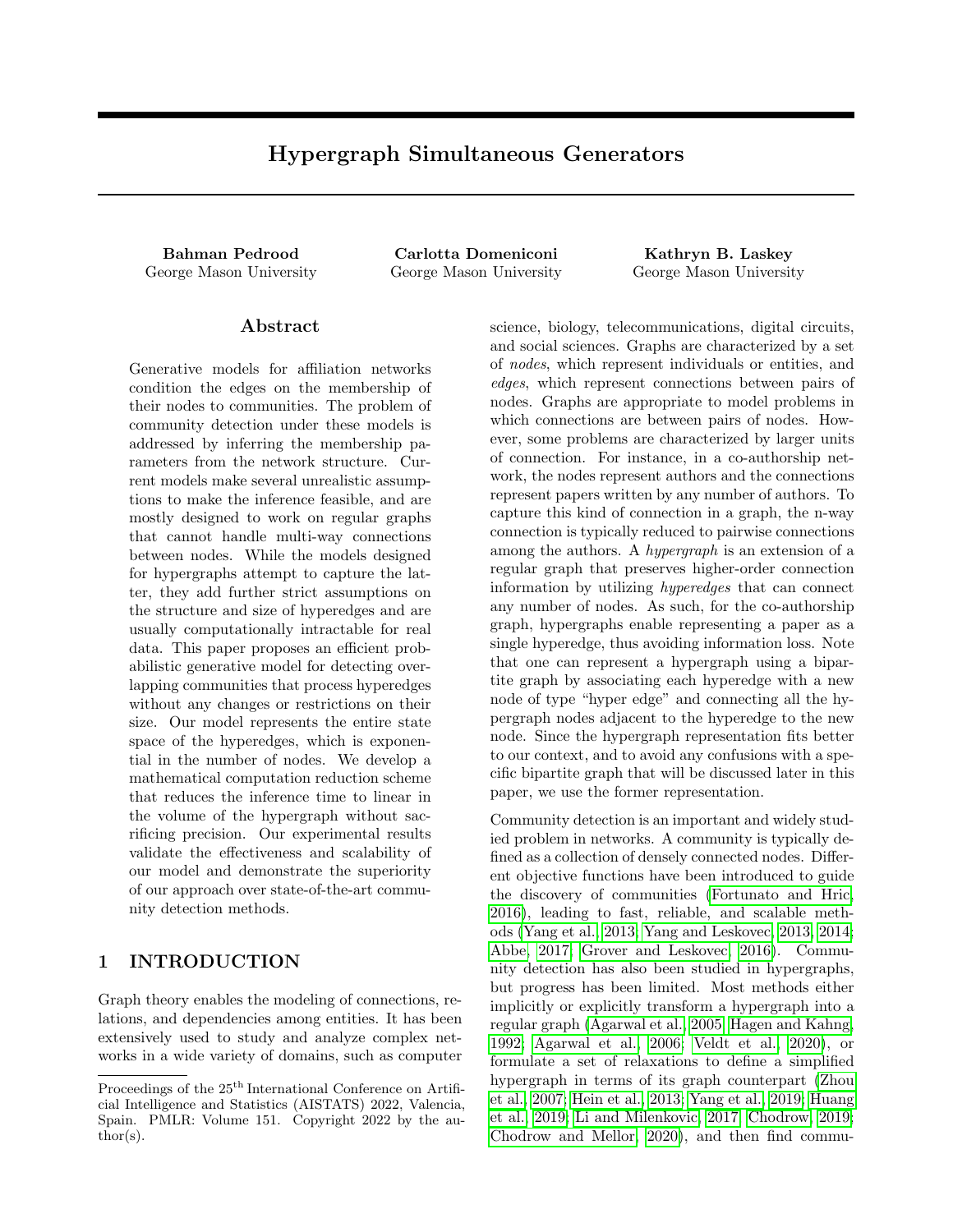- <span id="page-9-10"></span>Z. T. Ke, F. Shi, and D. Xia. Community detection for hypergraph networks via regularized tensor power iteration. arXiv preprint arXiv:1909.06503, 2019.
- <span id="page-9-7"></span>C. Kim, A. S. Bandeira, and M. X. Goemans. Community detection in hypergraphs, spiked tensor models, and sum-of-squares. *arXiv preprint* arXiv:1705.02973, 2017.
- <span id="page-9-11"></span>C. Kim, A. S. Bandeira, and M. X. Goemans. Stochastic block model for hypergraphs: Statistical limits and a semidefinite programming approach. arXiv preprint arXiv:1807.02884, 2018.
- <span id="page-9-9"></span>S. Lattanzi and D. Sivakumar. Affiliation networks. In Proceedings of the forty-first annual ACM symposium on Theory of computing, pages 427–434, 2009.
- <span id="page-9-8"></span>M. Leordeanu and C. Sminchisescu. Efficient hypergraph clustering. In International Conference on Artificial Intelligence and Statistics, pages 676–684, 2012.
- <span id="page-9-12"></span>J. Leskovec and R. Sosič. Snap: A general-purpose network analysis and graph-mining library. ACM Transactions on Intelligent Systems and Technology  $(TIST), 8(1):1, 2016.$
- <span id="page-9-6"></span>P. Li and O. Milenkovic. Inhomogeneous hypergraph clustering with applications. In Advances in Neural Information Processing Systems, pages 2308–2318, 2017.
- <span id="page-9-13"></span>M. Revelle, C. Domeniconi, M. Sweeney, and A. Johri. Finding community topics and membership in graphs. In Machine Learning and Knowledge Discovery in Databases, pages 625–640. Springer, 2015.
- <span id="page-9-3"></span>N. Veldt, A. Wirth, and D. F. Gleich. Parameterized objectives and algorithms for clustering bipartite graphs and hypergraphs. arXiv preprint arXiv:2002.09460, 2020.
- <span id="page-9-5"></span>D. Yang, B. Qu, J. Yang, and P. Cudre-Mauroux. Revisiting user mobility and social relationships in lbsns: A hypergraph embedding approach. In The World Wide Web Conference, pages 2147–2157, 2019.
- <span id="page-9-1"></span>J. Yang and J. Leskovec. Overlapping community detection at scale: a nonnegative matrix factorization approach. In Proceedings of the sixth ACM international conference on Web search and data mining, pages 587–596. ACM, 2013.
- <span id="page-9-2"></span>J. Yang and J. Leskovec. Structure and overlaps of ground-truth communities in networks. ACM Transactions on Intelligent Systems and Technology  $(TIST)$ , 5(2):26, 2014.
- <span id="page-9-0"></span>J. Yang, J. McAuley, and J. Leskovec. Community detection in networks with node attributes. In Data Mining (ICDM), 2013 IEEE 13th international conference on, pages 1151–1156. IEEE, 2013.
- <span id="page-9-14"></span>J. Yang, J. McAuley, and J. Leskovec. Detecting cohesive and 2-mode communities indirected and undirected networks. In Proceedings of the 7th ACM international conference on Web search and data mining, pages 323–332, 2014.
- <span id="page-9-4"></span>D. Zhou, J. Huang, and B. Schölkopf. Learning with hypergraphs: Clustering, classification, and embedding. In Advances in neural information processing systems, pages 1601–1608, 2007.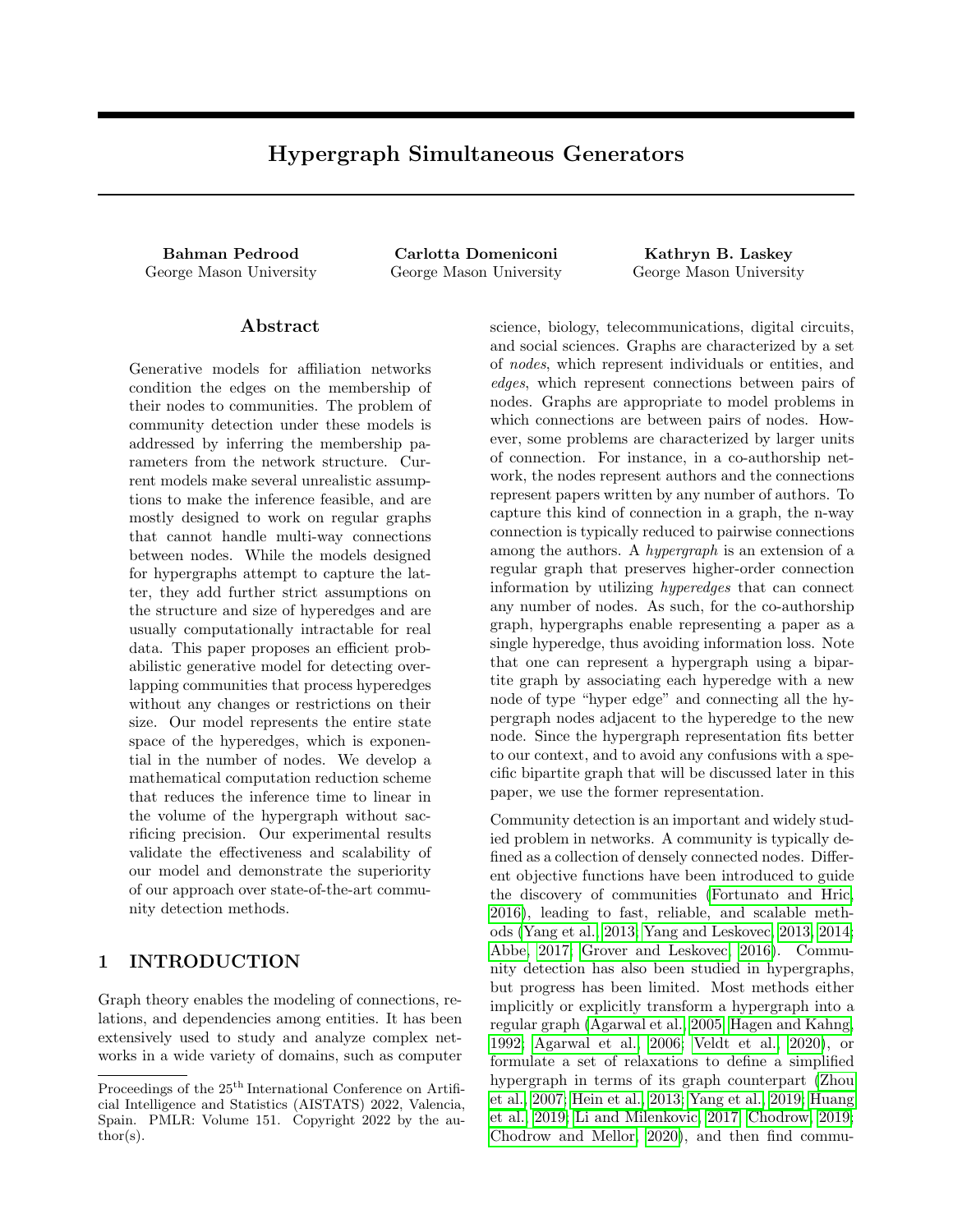### <span id="page-10-1"></span>A PARTIAL DERIVATIVES COMPUTATION REDUCTION FORMULATION

As discussed in section [5,](#page-3-0) to have a computationally tractable inference of the communities, we need to develop an efficient way to compute the summations on  $\bar{e}$   $\bar{\mathcal{E}}$  E in both [\(5\)](#page-3-6) and [\(6\)](#page-3-4). In section [5.1,](#page-4-6) we developed a mathematical transformation for the summation on  $\bar{e} \, Z \bar{E}$  in [\(5\)](#page-3-6) to make it accessible as a function of  $n(\Upsilon_c^0, c)$ in  $O(1)$ . The formulations were completed by developing an  $O(1)$  procedure to compute updated values of each  $_{n}(\Upsilon_{c}^{0}, c)$  in section [5.2.](#page-5-0) In this section, we follow similar steps to the ones in section [5.1](#page-4-6) toward developing an  $O(1)$  procedure for computing the summation on  $\bar{e}$   $\bar{\mathcal{E}}$  in [\(6\)](#page-3-4). We start with rewriting (6) as:

$$
\frac{\mathcal{L}_{H}(S_{vc})}{\mathcal{E}_{Vc}} = \frac{\prod_{\substack{r: c \in \mathcal{F}(Vg) \\ f \in 2E}} S_{mc} \prod_{b \geq (|C| - f c g)} (1 \prod_{u \geq e} S_{ub})}{1 \prod_{b=1}^{C} (1 \prod_{u \geq e} S_{ub})}
$$
\n
$$
\Psi^{(\mathcal{E})} \left( \frac{f e 2E}{j v 2 e g'} c \right) = s I_{1}(S_{vc})
$$
\n(A.1)

where  $\Psi^{(\mathcal{Q})}(\mathcal{A}, \mathcal{C})$  is the partial derivative equivalent of [\(8\)](#page-4-1) and defined as given below:

$$
\Psi^{(\mathcal{Q})}(\mathcal{A};c) = \frac{1}{S_{\mathit{VC}}} \sum_{\kappa \geq \mathcal{A}} \frac{\prod_{u \geq \kappa} S_{uc}}{1 - \prod_{u \geq \kappa} S_{uc}} \tag{A.2}
$$

Taking the same considerations for  $\prod_{u\geq v} S_{vc}$  as we did in section [5.1](#page-4-6) for [\(10\)](#page-4-2), a Taylor expansion representation for  $\Psi^{(e)}(A; c)$  is yielded as:

<span id="page-10-0"></span>
$$
\Psi^{(e)}(A;c) = \frac{1}{S_{vc}} \sum_{n \ge 0} \sum_{n=1}^{n_1} \left( \prod_{u \ge 0} S_{uc} \right)^n
$$
\n
$$
= \frac{1}{S_{vc}} \sum_{n=1}^{n_1} n \qquad n(A;c)
$$
\n(A.3)

where  $n(A; c)$  is the same function that is used in [\(10\)](#page-4-2).

It is trivial to show that  $\Psi^{(\mathscr{E})}(\tilde{f}^{e2\mathcal{E}}_{j\vee 2eg'}c) = \Psi^{(\mathscr{E})}(\Upsilon_{\mathsf{vc}};c) \quad \Psi^{(\mathscr{E})}(\tilde{f}^{e2\mathcal{E}}_{j\vee 2eg'}c)$ . Analogous to the discussion in section [5.1,](#page-4-6) the key to reducing the time complexity of computing  $\Psi^{(\mathscr{E})}(\mathring{f}^{e2E}_{j\vee 2eg'}c)$  is to compute  $\Psi^{(\mathscr{E})}(\Upsilon_{\nu c};c)$ . As [\(A.3\)](#page-10-0) indicates, the latter can be computed in  $O(1)$  by applying [\(13\)](#page-4-5) to the same  $\Psi^{(e)}(\Upsilon_c^{\theta},c)$  values that are initialized and updated in section [5.2.](#page-5-0) This means that, for an efficient computation of the gradient vectors, we only need what we have already computed, and no additional initialization and updating steps are necessary. Note that for [\(A.3\)](#page-10-0) to work, we should have  $S_{VC}^{old} > 0$ . However, if  $S_{VC}^{old} = 0$ , its value can be computed by only taking the  $n = 1^{st}$ term of the Taylor expansion as  $\Psi^{(\mathcal{Q})}(S;\mathcal{C}) = \pi(\Upsilon_{\mathcal{C}}^{\mathcal{O}};\mathcal{C}).$ 

### <span id="page-10-2"></span>B COMPLEXITY ANALYSIS

Our inference algorithm (sections [4](#page-2-2) and [5\)](#page-3-0) iteratively updates the community membership values until reaching a local maximum for [\(4\)](#page-3-3). At each iteration, we should update the  $S_{VC}$  values for all N nodes and C communities. To update each  $S_{VC}$ , since we are using the method of coordinate ascent, we should compute the partial derivatives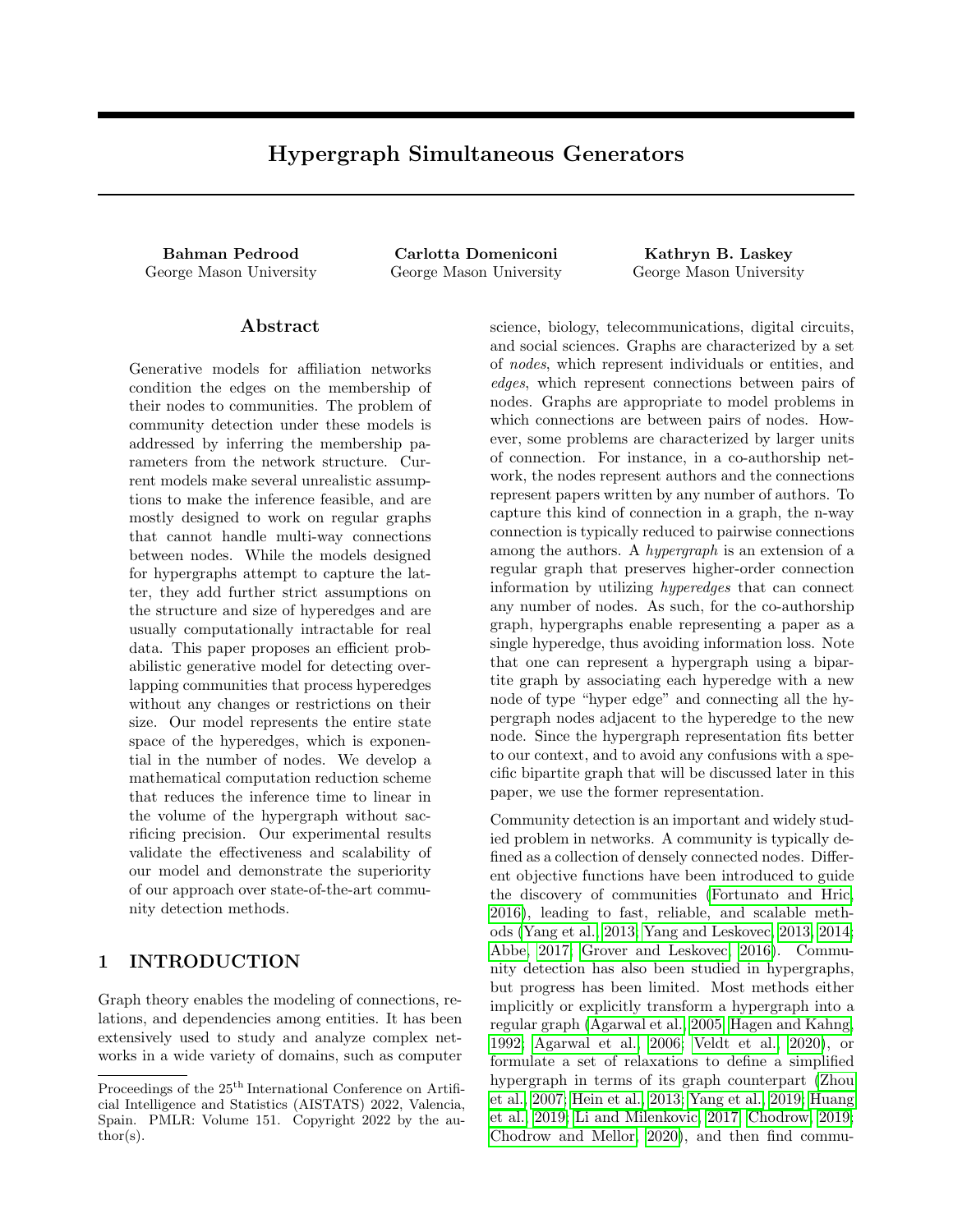in [\(6\)](#page-3-4); and because we use Armijo-Goldstein's backtracking line search [\(Armijo, 1966\)](#page-8-20) for finding the step sizes, we should also compute [\(5\)](#page-3-6). We proceed the analysis with [\(6\)](#page-3-4) as it is the computationally dominant formula and has more operations for each output  $S_{VC}$  component. Without the computation reduction platform in section [5,](#page-3-0) computing [\(6\)](#page-3-4) includes  $2^{N-1}$  summation terms for each potential hyperedge adjacent to  $V$ . Each term in the summation corresponding to the hyperedges includes a product of  $C$  sub-terms, and each sub-term includes multiplying as many items as the size of the hyperedge. Considering the closed-form evaluation of the sum of the sizes of all possible hyperedges adjacent to  $V$  [\(Boros and Moll, 2004\)](#page-8-21), computing [\(6\)](#page-3-4) takes  $O(CN2^{N-2})$ operations. Since this should be computed for all the nodes and communities, a complete inference iteration is done in  $O(C^2N^22^{N-2})$ .

By introducing the computation reduction scheme in sections [5.1](#page-4-6) and [5.2,](#page-5-0) we still have to update  $C \in \mathcal{N}$  values of  $S_{VC}$  at each iteration. But the change in the complexity order comes from reducing the number of computations for updating each  $S_{VC}$ . This reduction is two-fold, one for the summations over  $fe$  2 Eg and the other for the summations over  $f \in \mathcal{E}$  2 Eg in [\(4\)](#page-3-3) and [\(6\)](#page-3-4).

For the  $fe$  2 Eg summation, instead of directly computing all parts of a term, we follow an initialization+update scheme for the following subformulas: 1)  $\prod_{u\geq e} S_{uc}$  for M hyperedges and C communities, 2)  $\prod_{c=0}^{C} (1 - \prod_{u\geq e} S_{uc})$ for M hyperedges, and 3)  $\sum_{c=0}^{C} \log (1 - \prod_{u \geq e} S_{uc})$  for M hyperedges. Initializing these subformulas with a fixed  $S_{VC}$  value for the initially assigned members of the communities takes a total of  $\tilde{O}(C/M)$  calculations. Then for every new  $S_{VC}^{(t)}$  value computed during a parameter inference iteration, the saved values for the above subformulas that include  $S_{VC}$  should be updated. It is trivial to show that updating each one of them can be done in  $O(1)$ . In a complete iteration, the terms corresponding to all hyperedges should be updated, and for each hyperedge, the corresponding term is updated as many times as the size of the hyperedge. Consequently, the overall complexity of updating these terms in an iteration is  $O(C \text{ vol}_{H}).$ 

For the  $\bar{r}e$  2  $\bar{E}g$  summation, the analytical initialization solution in [\(14\)](#page-5-3) and updating formula in [\(15\)](#page-5-1) for  $n(\Upsilon_c^{\theta};c)$  are both done in  $O(1)$ . For every newly computed  $S_{VC}^{(t)}$ ,  $n_1$  number of  $n(\Upsilon_c^{\theta};c)$  values should be updated. However, the terms of the Taylor expansion approach zero after few terms, and setting  $n_1$  to a small constant at the beginning of the inference gives sufficient precision. In our experiments we set this parameter to 30 and the  $30<sup>th</sup>$  term has never exceeded 10<sup>5</sup> (most of the times it goes to zero in much less terms). This means the total computational cost of updating the  $n(\Upsilon_c^{\phi}; c)$  values for all  $n = 1; \ldots; n<sub>1</sub>$  is  $O(1)$ . We should also emphasize that while we set  $n_1 = 30$  in our implementation, setting a larger value 1) does not have any affect on the output for the hypergraphs used in our experiments, and 2) has virtually no effect on the inference speed, as the algorithm stops going to  $n+1$  after  $n(\Upsilon_c^{\theta}, c)$  becomes less than a threshold (which is set to  $10^{-5}$  in our implementation. As explained in section [5](#page-3-0) and appendix [A,](#page-10-1) all the intermediate steps from [\(13\)](#page-4-5) up to computing  $\Psi^{f\in 2\mathcal{E}}_{j\nu 2eg'}c$  and  $\Psi^{(\mathcal{E})}(f^{e2\mathcal{E}}_{j\nu 2eg'}c)$  also take  $O(1)$  operations. So the total computational cost for the fe  $2 \bar{E}g$  summations in [\(4\)](#page-3-3) and [\(6\)](#page-3-4) is  $O(C \cap N)$ , which is dominated by the cost of fe  $2 \bar{E}g$  summations. This means the total computational cost of one updating iteration in our inference algorithm is reduced to  $O(C \text{ vol}_{H}).$ 

### C OPTIMIZATION AND PARAMETER ASSIGNMENTS

Our inference method uses Block Coordinate Ascent to update the community membership values S as explained in section [4.](#page-2-2) In each round of the updating iterations, the nodes are shuffled in a random order, then each node v is chosen one at a time to update the vector  $S_{v}$ . At each iteration, our inference follows a *stochastic* gradient ascent scheme: after calculating the new value for  $V$ , the change is applied on  $S$  and the stored term mentioned in section [5.2](#page-5-0) and appendix [B](#page-10-2) are updated, for the next nodes in the agenda. To update each  $S_{V}$ : in [\(7\)](#page-3-5), we use the Backtracking Line Search method to find the coefficients. The solution space for S is constrained and each  $0\quad S_{\nu c}$  1. It can be shown that the Karush-Kuhn-Tucker (KKT) conditions satisfy the subproblem of [\(5\)](#page-3-6) for all its associated inequality constraints. We incorporated the second KKT condition (Complimentary Slackness) in our updating iterations and allow the components of  $S_{V}$ : to adjust their update in [\(7\)](#page-3-5) according to their binding or non-binding standing. Specifically, we start the search direction as  $p = r\mathsf{L}_{\mathsf{H}}(S_{\mathcal{V}})$  for every that has to be tried during the line search. Then if  $S_{VC} + p_c$  exceeds an inequality constraint for some component c, we set  $p_c$  so that  $S_{\nu c}$  +  $p_c$  becomes binding to that constraint. After a satisfying  $p_c$  is chosen, we change its corresponding component in  $p$  to the new value and use the vector p instead of the original  $r \mathsf{L}_{\mathsf{H}}(S_{\mathcal{V}})$  in [\(7\)](#page-3-5), to update  $S_{V}$ .